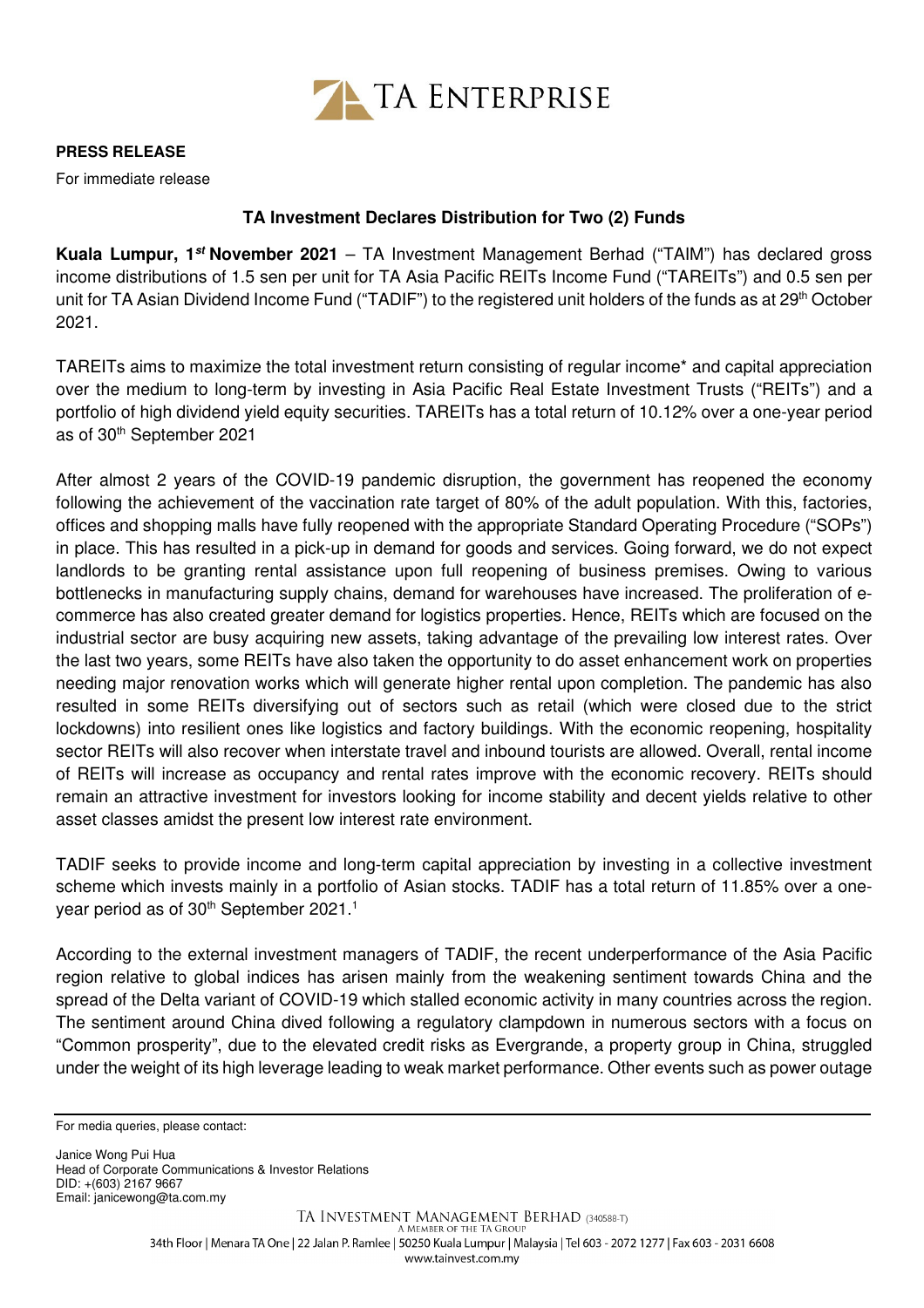

and falling earnings and growth expectations continued to impact China's performance. TADIF's portfolio managers remain cautious over the short-term outlook in China and the reduced positioning in China reflects this view, as they continue to search for strong domestic franchises that are unlikely to be impacted by regulatory change.

The portfolio managers continue to favour North Asia, while South Asia in general suffered from a significant resurgence in cases and tighter vaccine supply. Although the outlook is increasingly positive, high valuations and low incomes ensure that opportunities remain limited. Over the last year, Korea posted strong performance, benefitting from a cyclical recovery as exports picked up alongside further fiscal stimulus. Taiwan also benefitted from a cyclical recovery and the strength of the technology sector to post one of the strongest returns. They continue to maintain high weights in these regions, along with Australia which is supported by the strength of the materials sector and macro-economic data. Against this backdrop, Australia should perform well as the economy re-opens. The portfolio remains heavily weighted in North Asia and they expect these trends to continue as South Asia generally takes longer to recover from COVID-19 given the significantly lower vaccination rates, higher unemployment and greater impact on corporate profitability.

(Source: TA Investment Management Berhad and Janus Henderson Investors as at 29th October 2021) <sup>1</sup> Lipper for Investment Management as of 30<sup>th</sup> September 2021 \*The regular income could be in the form of units or cash.

**– END –**

For media queries, please contact:

Janice Wong Pui Hua Head of Corporate Communications & Investor Relations DID: +(603) 2167 9667 Email: janicewong@ta.com.my